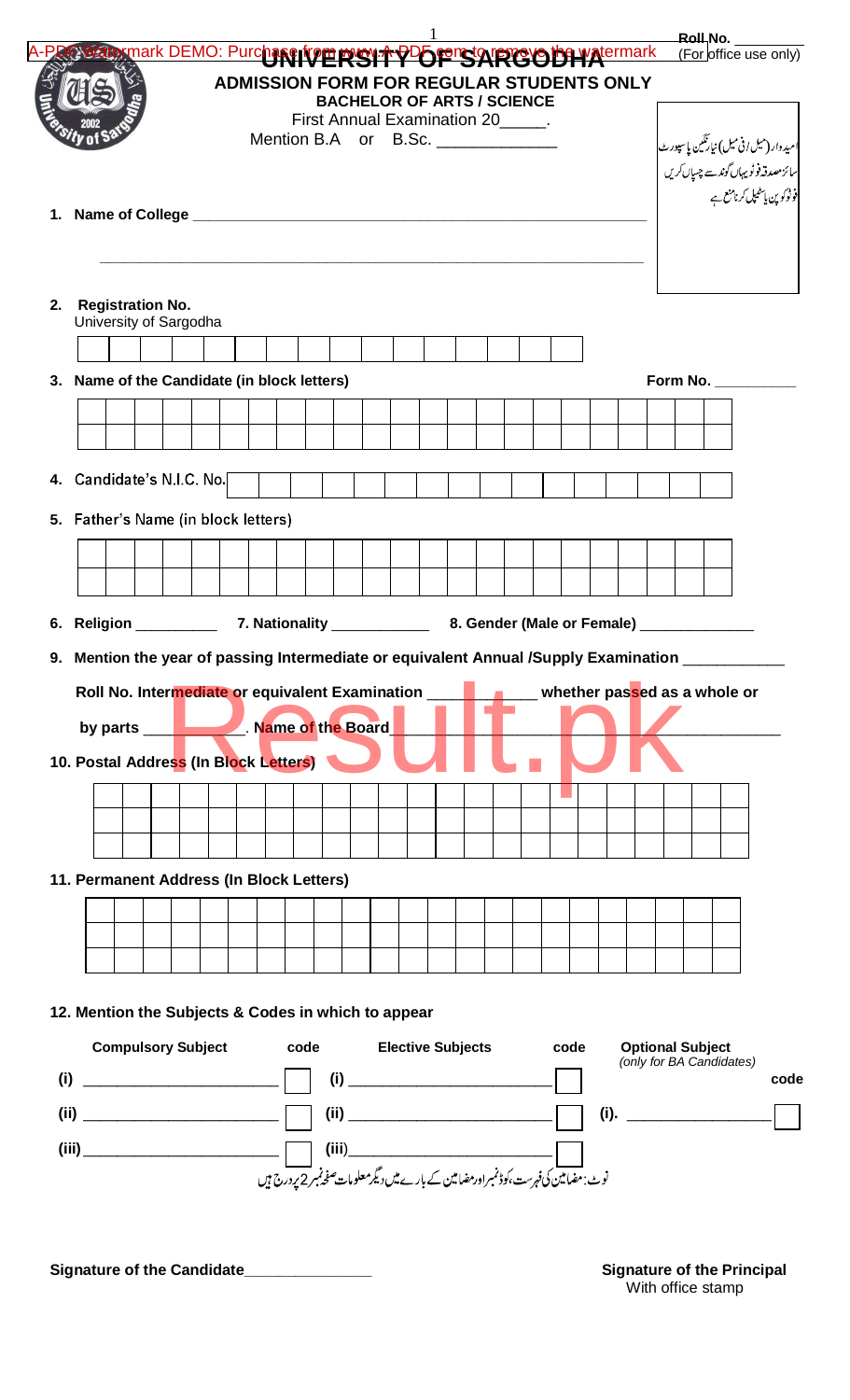# **1. Compulsory Subjects for BA Candidates 2. Compulsory Subjects for BSc Candidates**

| <b>Subject</b>          | code | <b>Subject</b>          | code |
|-------------------------|------|-------------------------|------|
| English                 | 01   | English                 | 02   |
| <b>Islamic Studies</b>  | 03   | <b>Islamic Studies</b>  | 03   |
| <b>Ethics</b>           | 04   | Ethics                  | 04   |
| <b>Pakistan Studies</b> | 06   | <b>Pakistan Studies</b> | 06   |

| English                 | 02 |
|-------------------------|----|
| <b>Islamic Studies</b>  | 03 |
| Ethics                  | 04 |
| <b>Pakistan Studies</b> | 06 |

# **3. Elective Subject for BA/BSc Candidates**

**Note: BA candidates shall select 2 and BSc candidates shall select 3 elective subjects from the list given below** 

| <b>Elective Subjects</b><br><b>Elective Subjects</b> | code<br>code |
|------------------------------------------------------|--------------|
| <b>Pure Mathematics</b>                              | 76           |
| <b>Applied Mathematics</b>                           | 77           |
| Chemistry                                            | 10           |
| Physics                                              | 11           |
| Arabic                                               | 39           |
| Education                                            | 13           |
| <b>International Relations</b>                       | 85           |
| Social Work                                          | 22           |
| Urdu                                                 | 23           |
| Computer Science                                     | 38           |
| Sociology                                            | 26           |
| Home Economics                                       | 25           |
| Journalism                                           | 28           |
| Philosophy                                           | 29           |

| Psychology                  | 14 |
|-----------------------------|----|
| Geography                   | 15 |
| English(Literature)         | 16 |
| Health & Physical Education | 17 |
| History                     | 35 |
| <b>Statistics</b>           | 37 |
| Persian                     | 20 |
| Punjabi                     | 21 |
| <b>Political Science</b>    | 30 |
| Maths (General)             | 31 |
| Economics                   | 32 |
| <b>Islamic Studies</b>      | 33 |
| Fine Arts                   | 34 |
| Botany                      | 08 |
| Zoology (New Pattern)       | 88 |
| Library Science             | 87 |

**4. Optional subjects for BA candidates only**  bjects for BA candidates only<br>idates shall select only 1 subject from the list given below (Elective & Optional

**Note: BA Candidates shall select only 1 subject from the list given below (Elective & Optional subject should** 

### **not be the same)**

| <b>Optional Subjects</b> | code |
|--------------------------|------|
| Arabic                   | 41   |
| Persian                  | 42   |
| Punjabi                  | 43   |
| Geography                | 44   |
| History                  | 45   |
| Home Economics           | 46   |
| <b>Islamic Studies</b>   | 47   |
| Mathematics              | 48   |
| Economics                | 49   |
| Psychology               | 50   |
| Applied Psychology       | 63   |

## **Optional Subjects code**

| Philosophy                     | 51 |
|--------------------------------|----|
| <b>English Literature</b>      | 52 |
| <b>Political Science</b>       | 53 |
| Social Work                    | 54 |
| Sociology                      | 55 |
| <b>Statistics</b>              | 56 |
| Urdu                           | 57 |
| Journalism                     | 58 |
| Fine Art                       | 59 |
| <b>Library Science</b>         | 60 |
| <b>International Relations</b> | 62 |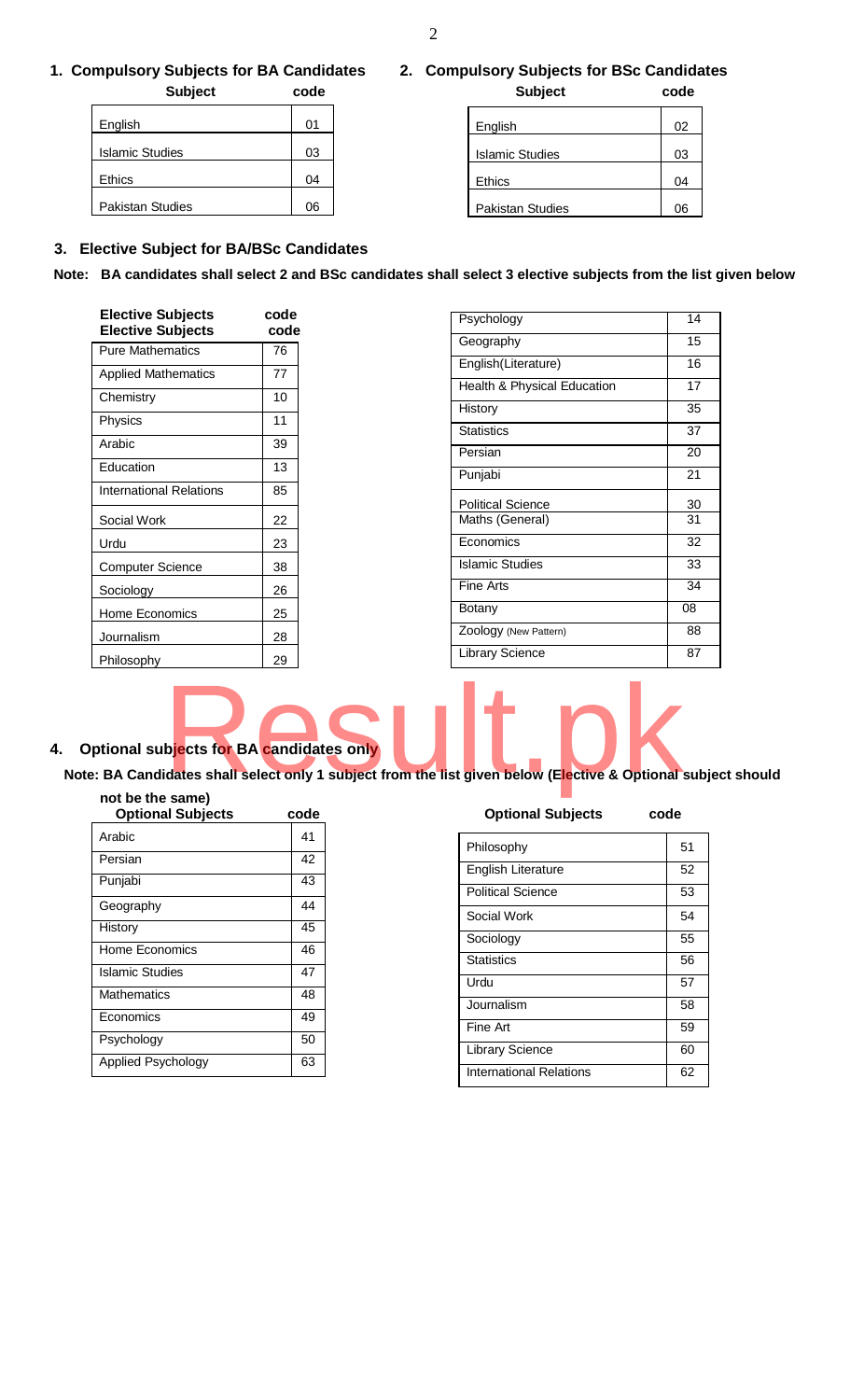|              |                                                                                                                                                                                                                                      | 3<br>UNIVERSITY OF SARGODHA<br><b>ADMISSION FORM FOR REGULAR STUDENTS ONLY</b><br><b>BACHELOR OF ARTS / SCIENCE</b><br>1 <sup>st</sup> ANNUAL EXAMINATION 20 . | Roll No.<br>(For office use only)                                                                                                                                            |
|--------------|--------------------------------------------------------------------------------------------------------------------------------------------------------------------------------------------------------------------------------------|----------------------------------------------------------------------------------------------------------------------------------------------------------------|------------------------------------------------------------------------------------------------------------------------------------------------------------------------------|
|              |                                                                                                                                                                                                                                      | Mention B.A or B.Sc. _____________                                                                                                                             |                                                                                                                                                                              |
|              |                                                                                                                                                                                                                                      |                                                                                                                                                                |                                                                                                                                                                              |
|              |                                                                                                                                                                                                                                      |                                                                                                                                                                | میدوار (میل/فی میل) نیارنگین پاسپورٹ <br> <br> سائز مصدقہ فوٹو یہاں گوندسے چسپاں کریں                                                                                        |
|              |                                                                                                                                                                                                                                      | 1. Registration No. (University of Sargodha) [19] [19] Registration No. (University of Sargodha)                                                               | .<br>د ٹوکوین پائیلپل کرنامنع ہے                                                                                                                                             |
|              |                                                                                                                                                                                                                                      |                                                                                                                                                                |                                                                                                                                                                              |
|              |                                                                                                                                                                                                                                      | اميدواران اپنانام اورولديت انثر ميدُيث كى سند كے مطابق تحرير كريں (In Block Letters) 1. Name of the Candidate                                                  |                                                                                                                                                                              |
|              |                                                                                                                                                                                                                                      |                                                                                                                                                                |                                                                                                                                                                              |
|              |                                                                                                                                                                                                                                      |                                                                                                                                                                |                                                                                                                                                                              |
|              | 4. Father's Name (In Block Letters)                                                                                                                                                                                                  |                                                                                                                                                                | نضد لي كنندگان سراور چ <sub>ر</sub> ه تچ <i>هوڈ كرنضد</i> لي كريں<br>اميد دارشناختى كارڈ اورر جسٹریشن كارڈ كى فوٹو كا پى<br>فارم كيساتھ ضرورلف كريں۔درنہ دلخمبر حارى نہ ہوگا |
|              |                                                                                                                                                                                                                                      | والدكانام اردومين                                                                                                                                              | Form No._____________                                                                                                                                                        |
|              |                                                                                                                                                                                                                                      |                                                                                                                                                                |                                                                                                                                                                              |
|              | <b>7. Present Address and Service Service Service Service Service Service Service Service Service Service Service Service Service Service Service Service Service Service Service Service Service Service Service Service Servic</b> |                                                                                                                                                                |                                                                                                                                                                              |
|              |                                                                                                                                                                                                                                      |                                                                                                                                                                |                                                                                                                                                                              |
|              | 8. Permanent Address                                                                                                                                                                                                                 |                                                                                                                                                                |                                                                                                                                                                              |
|              |                                                                                                                                                                                                                                      | 9. Year of Passing the Intermediate Examination Annual / Supplementary Exam 20____.                                                                            |                                                                                                                                                                              |
|              |                                                                                                                                                                                                                                      |                                                                                                                                                                |                                                                                                                                                                              |
|              | 10. Mention the Subjects for B.A                                                                                                                                                                                                     |                                                                                                                                                                |                                                                                                                                                                              |
|              |                                                                                                                                                                                                                                      | <b>I. English (Compulsory) II. Islamic Studies / Ethics (Compulsory) III. Pakistan Studies (Compulsory)</b>                                                    |                                                                                                                                                                              |
|              |                                                                                                                                                                                                                                      |                                                                                                                                                                |                                                                                                                                                                              |
|              | 11. Mention the Subjects for B.Sc.                                                                                                                                                                                                   |                                                                                                                                                                |                                                                                                                                                                              |
|              |                                                                                                                                                                                                                                      | I. English (Compulsory) II. Islamic Studies / Ethics (Compulsory) III. Pakistan Studies (Compulsory)                                                           |                                                                                                                                                                              |
|              |                                                                                                                                                                                                                                      |                                                                                                                                                                |                                                                                                                                                                              |
| Declaration: |                                                                                                                                                                                                                                      |                                                                                                                                                                |                                                                                                                                                                              |
| i)           |                                                                                                                                                                                                                                      | I hereby declare that the particulars mentioned above are correct and that in case of any                                                                      |                                                                                                                                                                              |
|              |                                                                                                                                                                                                                                      | difficulty arising out of inaccuracy therein, I shall be responsible for the same.                                                                             |                                                                                                                                                                              |

**ii)** I shall not take part in walk out or protest in any paper during the exam.

**Signature of the Candidate** (In English)

د <u>پیخط</u> امید وار اردومیں